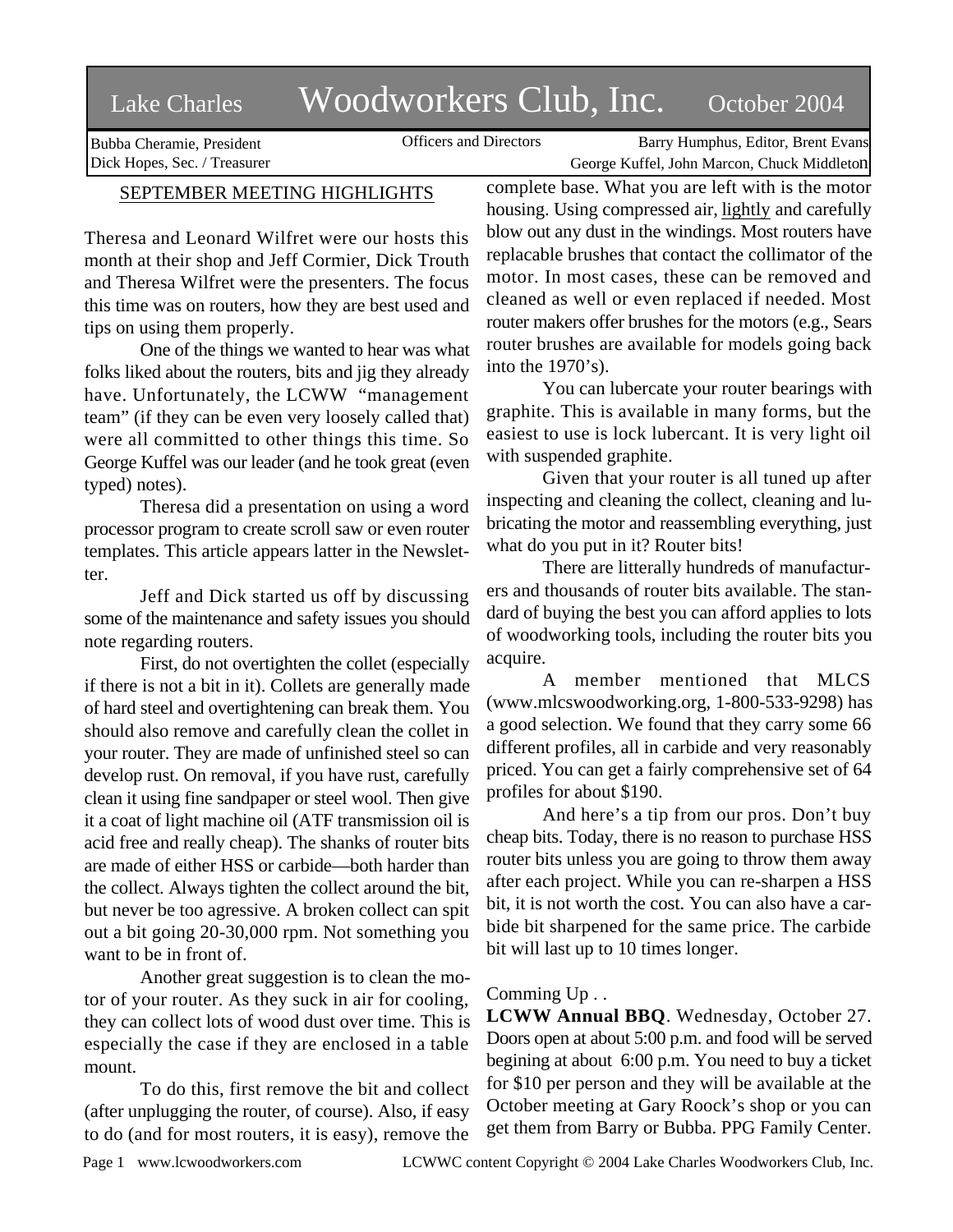### WORD PROCESSOR FOR TEMPLATES

Long time member Theresa Wilfret was not only our host at the September meeting, she did a presentation on using a word processor for creating a template for scrollwork or routers.

While just about any word processor will work, like most of us, you use the tool you know to do the job that needs to get done. Theresa knows Microsoft Word and that is what she uses to produce templates for scrollwork. Her proceedures work for both IBM compatible and Macintosh computers running Microsoft Word 98 or later.

The proceedure is straight forward, first, just open a blank document in MS Word.

Next, select File/Page Setup/Paper Size/Landscape/Apply to Whole Document/ and click the OK button. Mac users just need to select Landscape.

Then, type the name or word you wish to make a pattern for your scroll saw. Then select the word(s).

The critical step is choosing a good font for the pattern. Choose a font on the formatting toolbar. Note that a thicker font may be easier for scrollwork. (Examples: Allegro BT, Bernard MT Condensed, Monotype Corsiva, Garamond, Rockwell). All of these fonts come standard with personal computers available today. If you don't have these, they can be downloaded from the Internet. Use what ever font you want but keep in mind that complex fonts (e.g. Old English) are going to be more difficult to cut than simpler ones (e.g. Arial).

Theresa suggests that you select at least a 72 point type face size for letters one inch in height or type the height number in the font size box on the formatting toolbar. Fonts are measured in a printers term called "points". One point is  $1/72$  inch so 72 points is one inch tall. All this means is that if you want 1/2 inch lettering, choose 36 points, 1-1/2 inch lettering requires 108 points, and 2 inch lettering needs 144 points, etc. As computers use so-called TrueType fonts, you can vary this down to as little as 1/144th inch if needed.

Next select Format/Font/ and check Outline for lettering and click OK. This gives you a font where the font is an outline rather than filled in.

What you want to do is select the word by highlighting, then select Format/Font/Character Spacing/Scale to 150% to widen the letters. You can also use so-called "kerning" to close or open up the space between characters.

Select Format/Font/Character Spacing/Condensed. Select various points and spacing between letters (kerning) to bring letters closer to each other and slightly overlapping such as 6, 12 or 18 points. The kerning will make it easier to cut with a scroll saw.

Then adjust the Scale, Spacing (kerning), and Font Size until the desired effect is achieved. You may have to print a couple of different versions to get just the right size.

If you have a color printer, Chuck Middleton has suggested that you print in red as this shows up well when cutting under a standard light.

The final step is to print your pattern but always save the file before you print. This will save time when scrolling words for several projects. *Theresa Wilfret.*

> INTERIOR BOWL SANDING From *www.woodezine.com (Thanks John English)*

Do you need to sand the interiors of your hollow vessels, but don't want to risk your fingers doing the job? Here's a simple solution from master turner Ellis Hein, author of *Woodturning Projects to Set Your Mind Spinning*. It's a small shop-built sander that chucks into your 1/2" variable speed drill.

You'll need the following supplies and tools to complete the sander:

> $1/2$ " x 10" dowel rod (1)  $1-1/2$ " x 4" plastic pipe  $(1)$ #6 x 1/2" wood screw (1) Hacksaw (or other fine kerf saw) Countersink bit 1/2" electric drill F ile

> > 计空间输出 化气候过程

Begin construction by cutting Slot a 1" long slot in the end of the dowel. Turn the dowel 90 degrees and drill a pilot hole for a 1/2 in. x #6 wood screw. Note that this hole is perpendicular to the slot, and about 1/2" from the end of the dowel. Countersink for the screw head. (Figure  $1 \rightarrow$ ).

Cut an assortment of grits of cloth-backed sandpaper to size (1-1/2") paper in half, to make it 4" long. (This will be a coarser grit to start with).

Slide the doubled strip into the slot in the end of the dowel, grit sides out, and position it so that equal amounts of paper protrude on either side of the dowel (see page 3). Insert the #6 screw into the pilot hole and screw it through the sandpaper. If any

Page 2 Lake Charles Woodworkers Club, Inc.